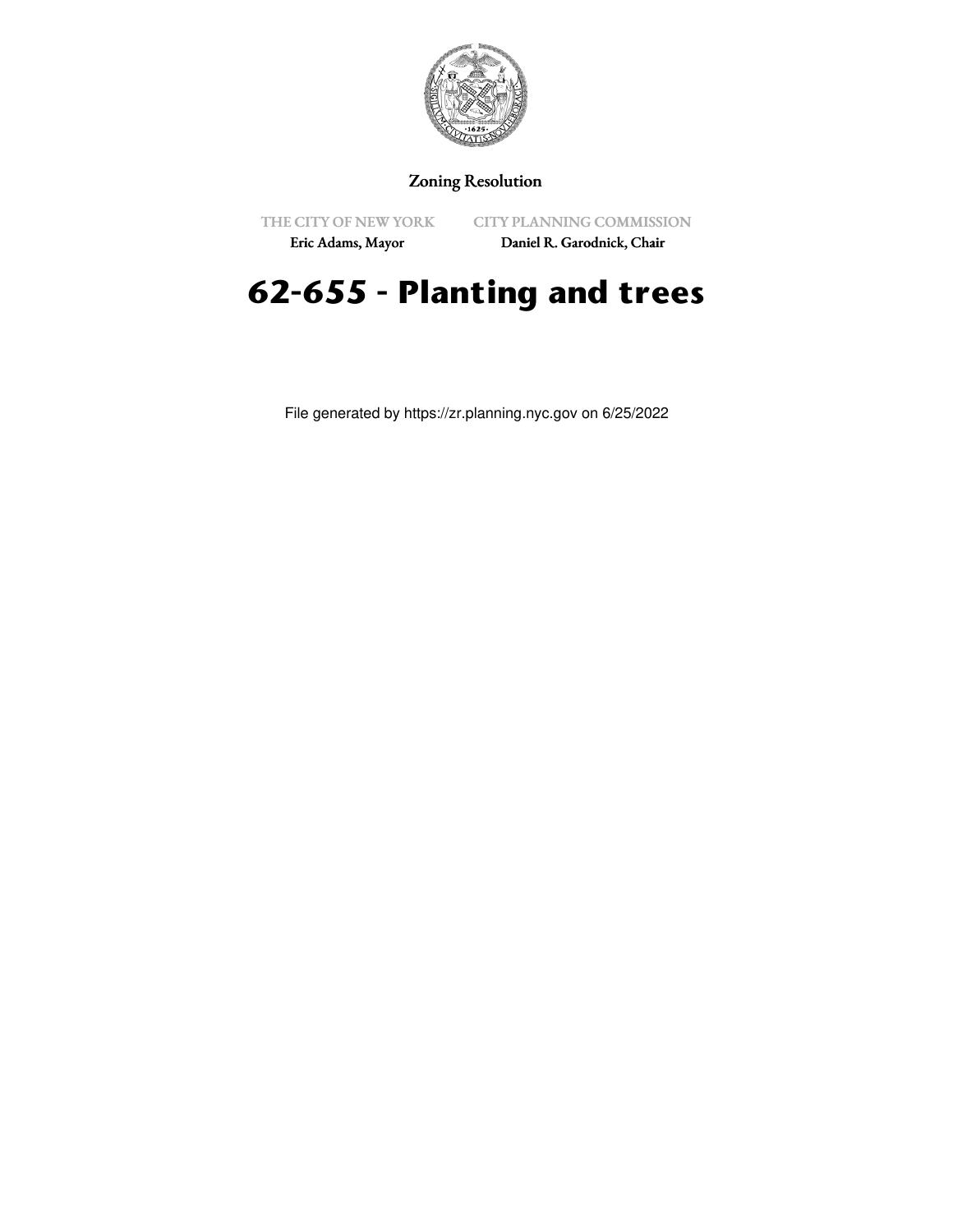## **62-655 - Planting and trees**

#### LAST AMENDED 5/12/2021

Within #waterfront public access areas# and parking areas where planting or screening is required, the design standards of this Section shall apply.

A detailed landscape plan prepared by a registered landscape architect shall be submitted to the Department of Parks and Recreation prior to seeking certification by the Chairperson of the City Planning Commission, pursuant to the requirements of Section 62-80. Such plans shall include plants suited for waterfront conditions and include a diversity of species with emphasis on native plants, species that are tolerant of salt, sediment, high seasonal water flow, and high winds, as applicable to the location and the facilitation of sustainable wildlife habitats, where appropriate. No species listed on quarantine or as a host species for any disease listed by the Department of Parks and Recreation at the time of application shall be included.

All landscaped areas shall contain a built-in irrigation system or contain hose bibs within 100 feet of all planting areas.

### (a) Planting areas

Wherever a minimum percentage of planting area is specified for a #waterfront public access area#, such requirements shall be met only through the provisions of the types of planting areas listed in paragraphs  $(a)(1)$  through  $(a)(8)$  of this Section. A curb with a maximum height of six inches is permitted along the perimeter of any planting area. Any edging higher than six inches above adjacent grade shall be considered a retaining wall. Retaining walls shall not exceed a maximum height of three feet, as measured from the level of the adjoining grade or planted area below such wall so that no more than three feet of such retaining wall is visible from the #waterfront public access areas#. Where not specifically indicated, the minimum planting standard for required planting areas shall be turf grass, other natural grasses or groundcover. All planting areas shall be located on undisturbed subsoil or clean fill.

(1) Single tree pits

A single tree pit shall have a minimum dimension of five feet with a minimum area of 30 square feet and a minimum depth of 3 feet, 6 inches. Only tree pits planted with ground cover shall count towards meeting a minimum planting area requirement.

(2) Continuous tree pits

A continuous tree pit is a planting area containing two or more trees. Continuous tree pits shall have a minimum width of five feet and a minimum depth of 3 feet, 6 inches, and a length as required to meet a minimum of five feet from the trunk of the tree to the end of the tree pit.

(3) Planting beds

Planting beds for turf grass or groundcovers shall have minimum dimensions of two feet in any direction and a minimum depth of two feet. Planting beds for shrubs shall have minimum dimensions of three feet by three feet for each shrub and a minimum depth of 2 feet, 6 inches. Planting beds containing trees shall have a minimum dimension of five feet and a minimum area of 30 square feet for each tree, with a minimum depth of 3 feet, 6 inches. Trees, shrubs or groundcovers may be combined in a single planting bed only if such bed meets the minimum depth required for the largest plant.

Retaining walls are permitted along the perimeter of a planting bed in accordance with the regulations for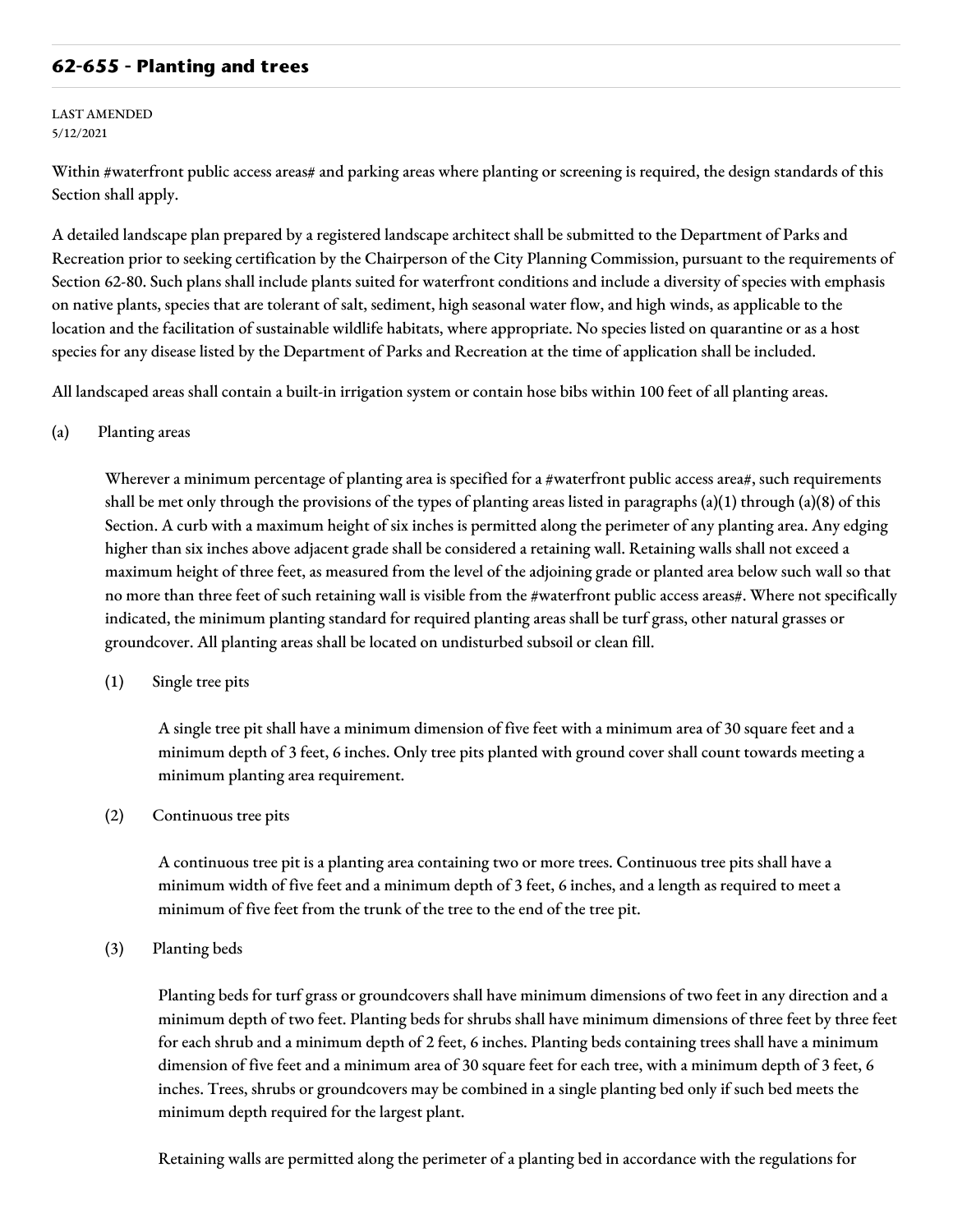planting areas in paragraph (a) of this Section.

(4) Terraced planting area

A "terraced planting area" is a planting area with two or more planting beds incorporating retaining walls on a slope with a grade change greater than or equal to three feet. A terraced planting area shall comply with the dimensional standards for a planting bed except that the average depth of the individual planting beds between the two retaining walls shall not be less than three feet, as measured perpendicular to the edge of the retaining wall. In addition, for retaining walls between two or more planting beds, their height may exceed three feet, provided that the front of such retaining walls is screened by plant material.

(5) Berms

A "berm" is a planting area with sloped grade stabilized primarily by plant materials rather than retaining walls or other similar built structures. A berm shall comply with the dimensional standards for a planting bed except that the height of the berm shall not exceed the #flood-resistant construction elevation# on the #zoning lot#, or five feet above the lowest adjoining grade of the #waterfront yard# established pursuant to Section 62-332 (Rear yards and waterfront yards), whichever is higher.

(6) Lawns

A "lawn" is an area planted with turf grass having a minimum soil depth of 2 feet, 6 inches. Along at least 60 percent of the perimeter, a lawn shall have a grade level within six inches of the adjacent grade providing unobstructed pedestrian access. Any required lawn shall have a minimum area of 500 square feet and no dimension less than 18 feet.

(7) Screening

Screening is intended to create a landscaped buffer between the #waterfront public access areas# and adjoining non-public #uses# to protect the privacy or minimize the visual impact of blank walls, equipment, loading and parking areas or similar conditions.

(i) Screening buffers

Screening buffers required pursuant to paragraph (c)(2) of Section 62-62 (Design Requirements for Shore Public Walkways and Supplemental Public Access Areas) shall consist of densely planted shrubs or multi-stemmed screening plants, with at least 50 percent being evergreen species. Shrubs shall have a height of at least four feet at the time of planting. The requirements of this paragraph, (a)(7)(i), may also be satisfied by the requirements of paragraph (a)(7)(ii) of this Section.

(ii) Blank walls and service areas

Blank walls higher than four feet measured from an adjacent grade level and service areas anywhere within a #waterfront public access area# shall be screened with any combination of evergreen trees, vines or espaliered trees or shrubs, and an architectural treatment such as a pergola, stone rustication, grills or sculptural features.

(iii) Parking garage screening

Open parking areas on any #zoning lot# fronting on an #upland connection# or #street# on any